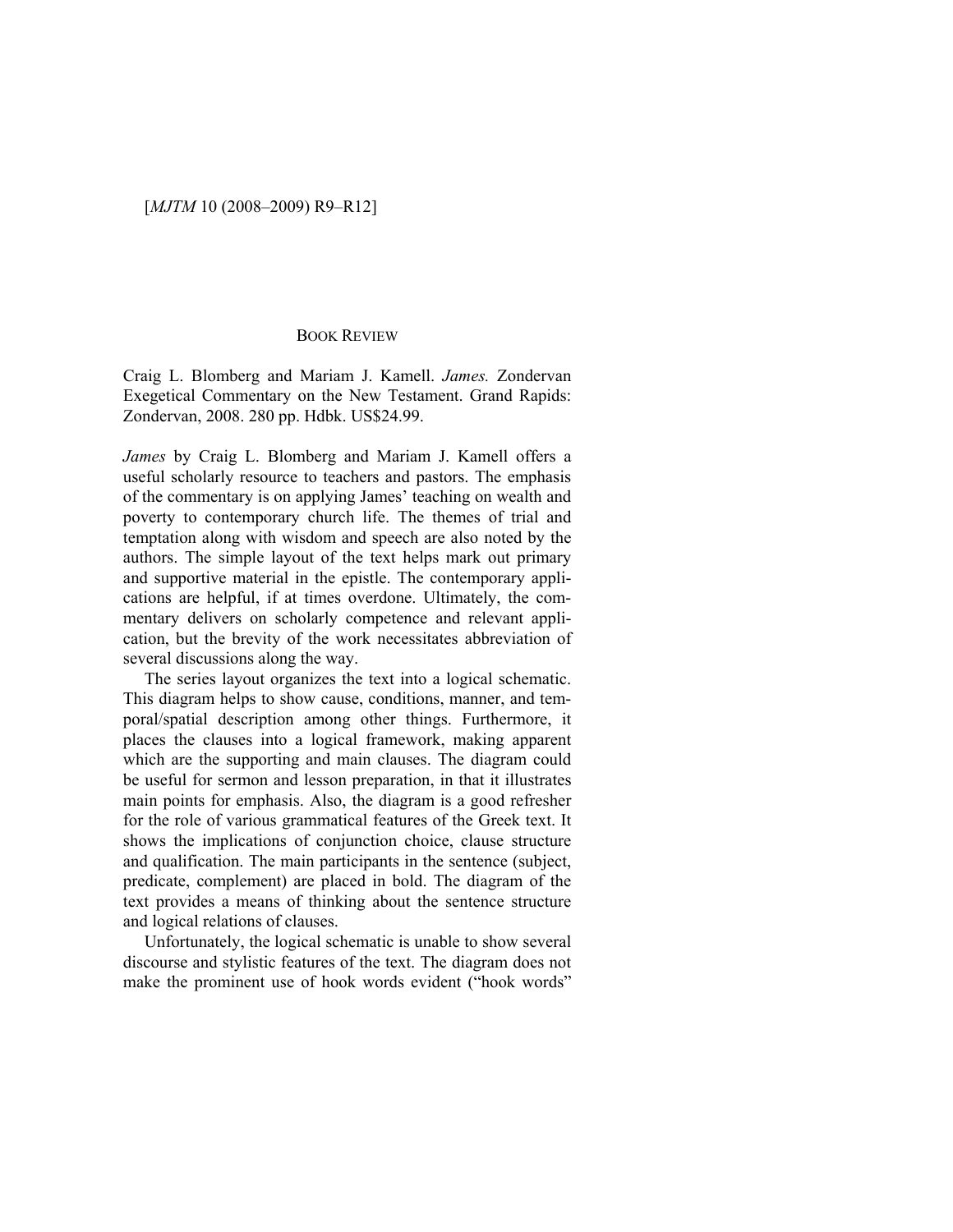## R10 *McMaster Journal of Theology and Ministry* 10

repeat the ending term of a sentence at the beginning of the next sentence) and only some of the hook words used in James are identified in the verse-by-verse comment. This stylistic feature of James is a key stylistic element of the epistle. Likewise features such as word order are hard to represent on the outline. While the semantic implications of Greek word order are still somewhat under debate, diagrams that move pastors and scholars away from the actual word order of the text do not help. These diagrams do, however, provide logical relations that are based on the sentence grammar.

Blomberg and Kamell are able to distill three key themes from the text of James. In contrast to Martin Dibelius's formcritical treatment, the move toward seeing the unity of the epistle is refreshing. The structure of the epistle, based on the assertion of unity, is both plausible in an academic sense and useful in a pastoral sense. Blomberg and Kamell suggest that wealth and poverty, wisdom and speech, and trials and temptations compose the most prominent themes for the epistle. In terms of explaining the text, these issues consistently recur throughout. Furthermore, almost all of what occurs in the epistle can be viewed in terms of these themes. This illustrates the compositional unity of the epistle. As far as application is concerned, these issues not only explain the historical document, but reflect key issues in living the Christian life.

The theme of wealth and poverty is emphasized by Blomberg and Kamell. They argue for its prominence by suggesting an arching chiastic structure that places this topic at the middle of the discourse. Also, several of the other themes contain elements of poverty and wealth in their discussions. This issue remains a perennial topic in Western Christianity and James' valuable perspective is skillfully applied in many ways.

Blomberg and Kamell attempt, somewhat awkwardly, to unify the three themes in the epistle. While the commentary clearly emphasizes wealth and poverty, the final attempt to create a unifying principle for the three themes centers around the doctrine of God, specifically that God is unswerving in his judgment and mercy. As such, Christianity should hold to this same unswerving demeanor. First, the authors do not address the issue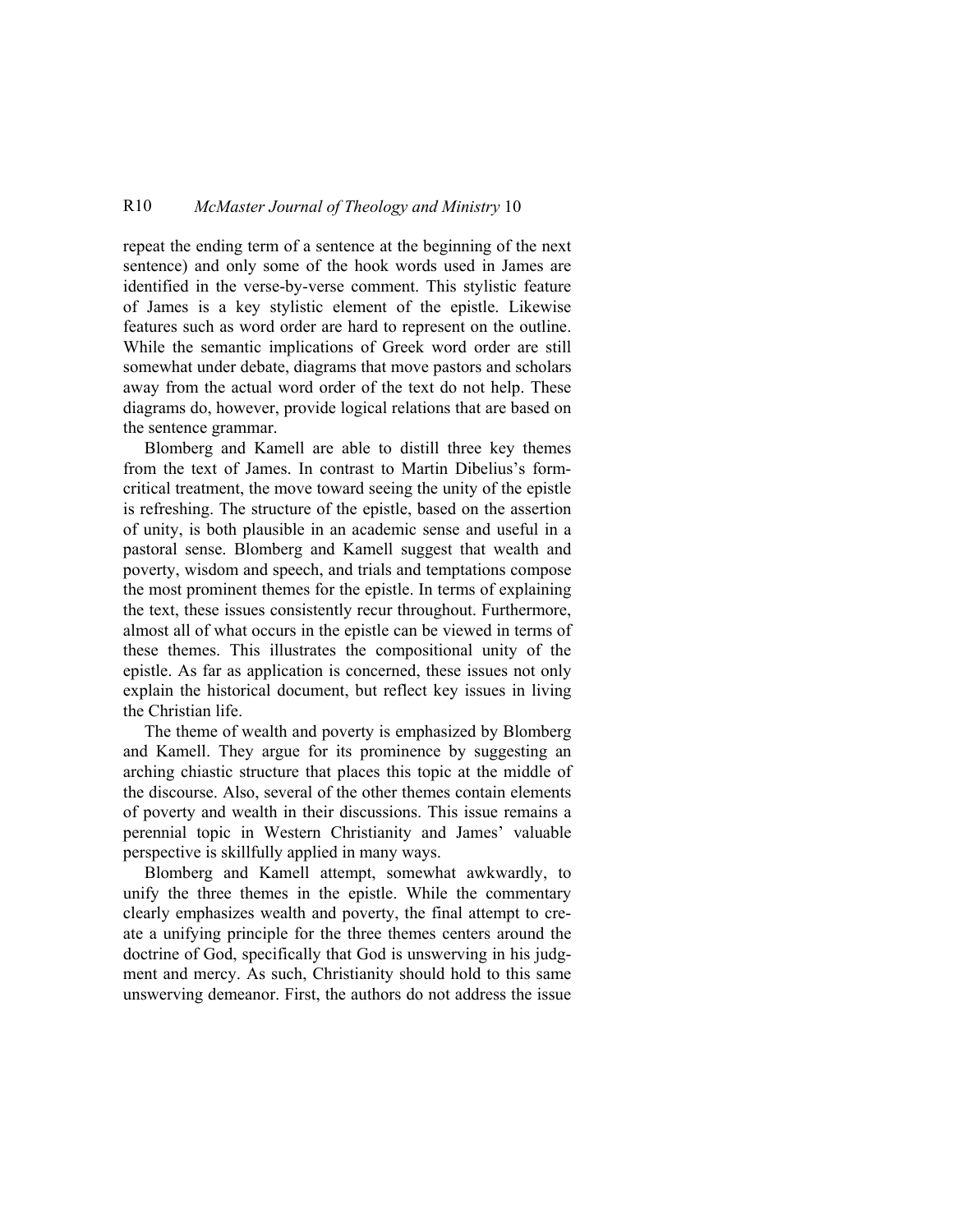of unity in terms of the three major themes asserted, leaving the reader to question the value of the categories proposed for understanding. Furthermore, the commentary asserts that God is both giver of mercy and gifts and judge/lawgiver in James. It is odd that the key unifying principle, then, is the unity of God's purpose. Finally, a more traditional unifying principle is that of Christian maturity and completeness. While this completeness is rooted in the attribute of God, it encompasses a doctrinal and ethical program for the Christian community.

Blomberg and Kamell do not always note important dissenting opinions. The series is designed to be a resource for the church leader as well as the scholar and as such has carefully maintained a style and level of discussion commensurate with this purpose. Unfortunately, this means that several more indepth discussions were not presented in the work. For instance, Blomberg and Kamell side with Davids' structure with three unifying themes. However, Luke Timothy Johnson argues for a singularity to the structure of the epistle. In contrast, Dibelius's form-critical approach sees the text as a redaction of several disparate units. Blomberg and Kamell spare the reader much of this discussion, a decision that has significant implications for how one understands the statements of the epistle.

Application of the text is a paramount concern for the authors. Blomberg and Kamell see in James' epistle a call to work against systemic inequality. This involves both an emphasis on Christian benevolence and a reining-in of the drive to acquire wealth. Furthermore, they advocate a political perspective that must necessarily reject libertarianism in favor of a liberation theology perspective, albeit qualified. Most prominently they encourage suburban churches to involve themselves with urban issues.

The applications of the text are sometimes trite. For example, the authors' casual mention of the "rape" of the environment makes implications unsupported by James' text. Furthermore, this clichéd idiom does not provide the effect that a longer explication of the issue and its relation to James could provide. Also, the attempt to move from personal to systemic ethics is a bit clumsy. For example, Blomberg and Kamell use the illustration of food waste from restaurants to show the excess of Western